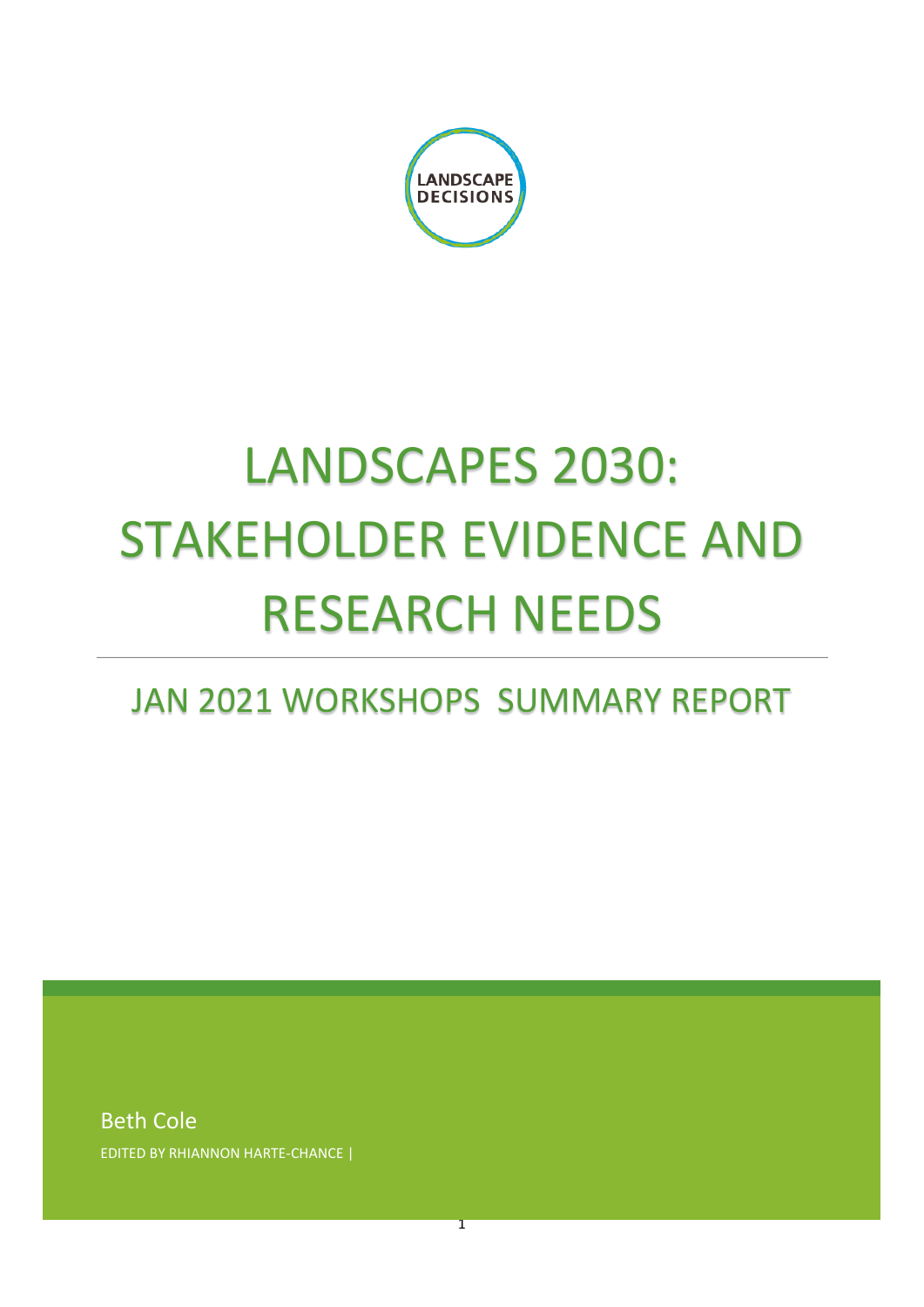## CONTENTS

| LANDSCAPES 2030: STAKEHOLDER EVIDENCE AND RESEARCH NEEDS |  |
|----------------------------------------------------------|--|
|                                                          |  |
|                                                          |  |
|                                                          |  |
|                                                          |  |

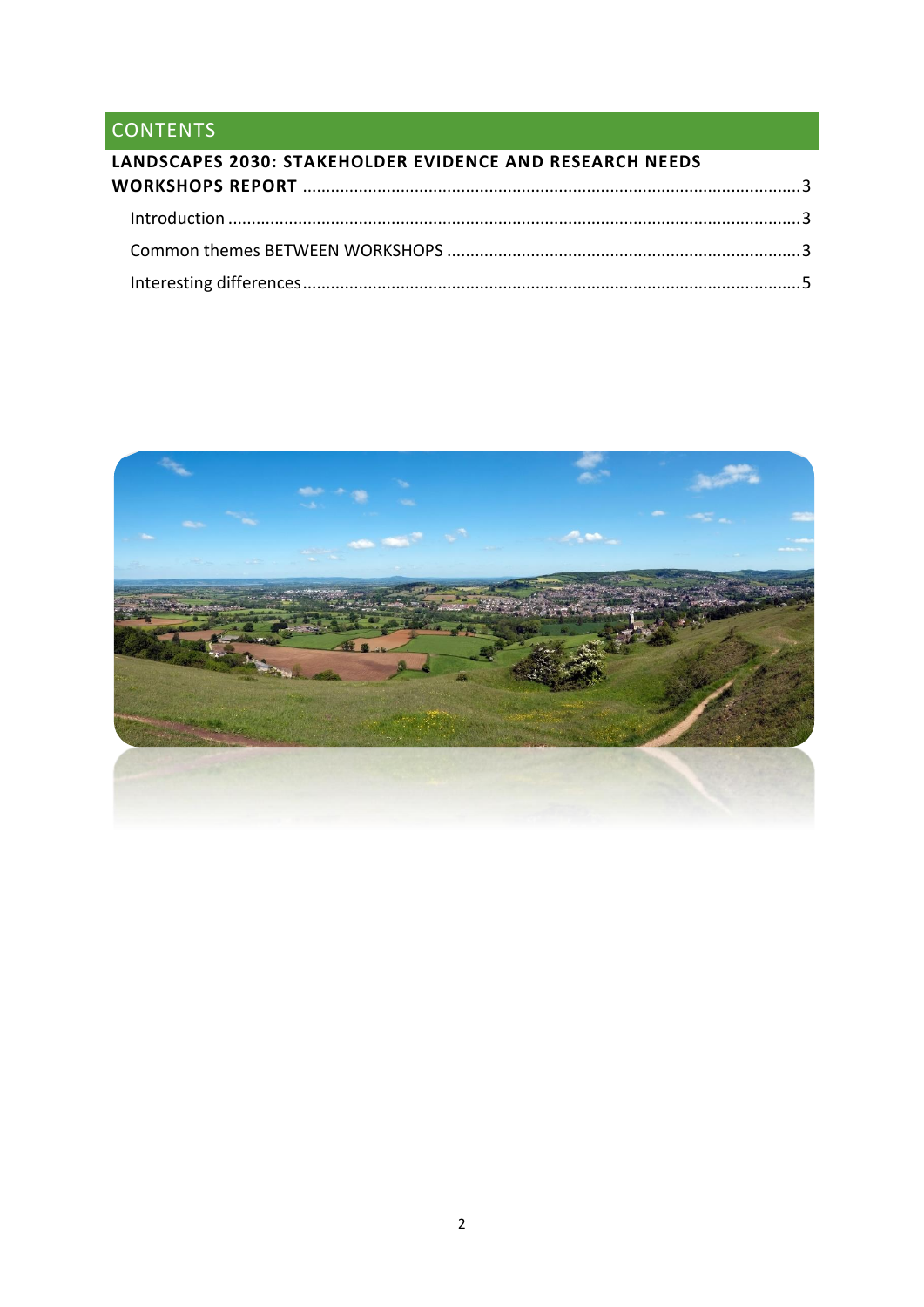### <span id="page-2-0"></span>**LANDSCAPES 2030: STAKEHOLDER EVIDENCE AND RESEARCH NEEDS WORKSHOPS REPORT**

#### <span id="page-2-1"></span>INTRODUCTION

Three workshops<sup>1</sup> were held on consecutive days with groups of stakeholders to gain an understanding of what the stakeholder needs and priorities might be in a future SPF bid around landscape decisions. The aims of the workshops were to:

- Move towards an understanding of the step-changes needed in landscape decision making to benefit the economy, the environment and society in the UK.
- Understand what new thinking and/or approaches are needed by organisations to deliver relevant evidence and knowledge in landscape decision making.

The first workshop was aimed at stakeholders involved in landscape governance, the second in landscape management and the third was aimed at organisations that represented end users.

After opening presentations from UKRI and the current Landscape Decisions SPF PCT that introduced the session and explored the context and current state of research, the workshops continued with two main discussion sessions followed by a summarising round up session. The two main context questions addressed in the discussion sessions were:

- 1. What step-changes are needed in landscape decision making to benefit the economy, the environment and society in the UK?
- 2. What new thinking and/or approaches are needed to deliver relevant evidence and knowledge in landscape decision making?

#### <span id="page-2-2"></span>COMMON THEMES BETWEEN WORKSHOPS

#### THE MULTIPLE FUNCTIONS OF LANDSCAPES AND OPTIMAL LAND USE

Common themes included the need to gain a better understanding of the complexity of landscape decisions within multifunctional landscapes, balancing conflicting interests, maximising ecosystem services delivery and what the optimal land use is for a given parcel of land.

Future-proofing decisions by understanding how landscapes will change due to multiple pressures such as climate change and human and social interactions with the environment was seen as important. A future programme needs to recognise and include a broad range of values, including social and cultural as well as biophysical data. A new programme would

1

 $1.13$ <sup>th</sup>, 14<sup>th</sup> & 15<sup>th</sup> January 2021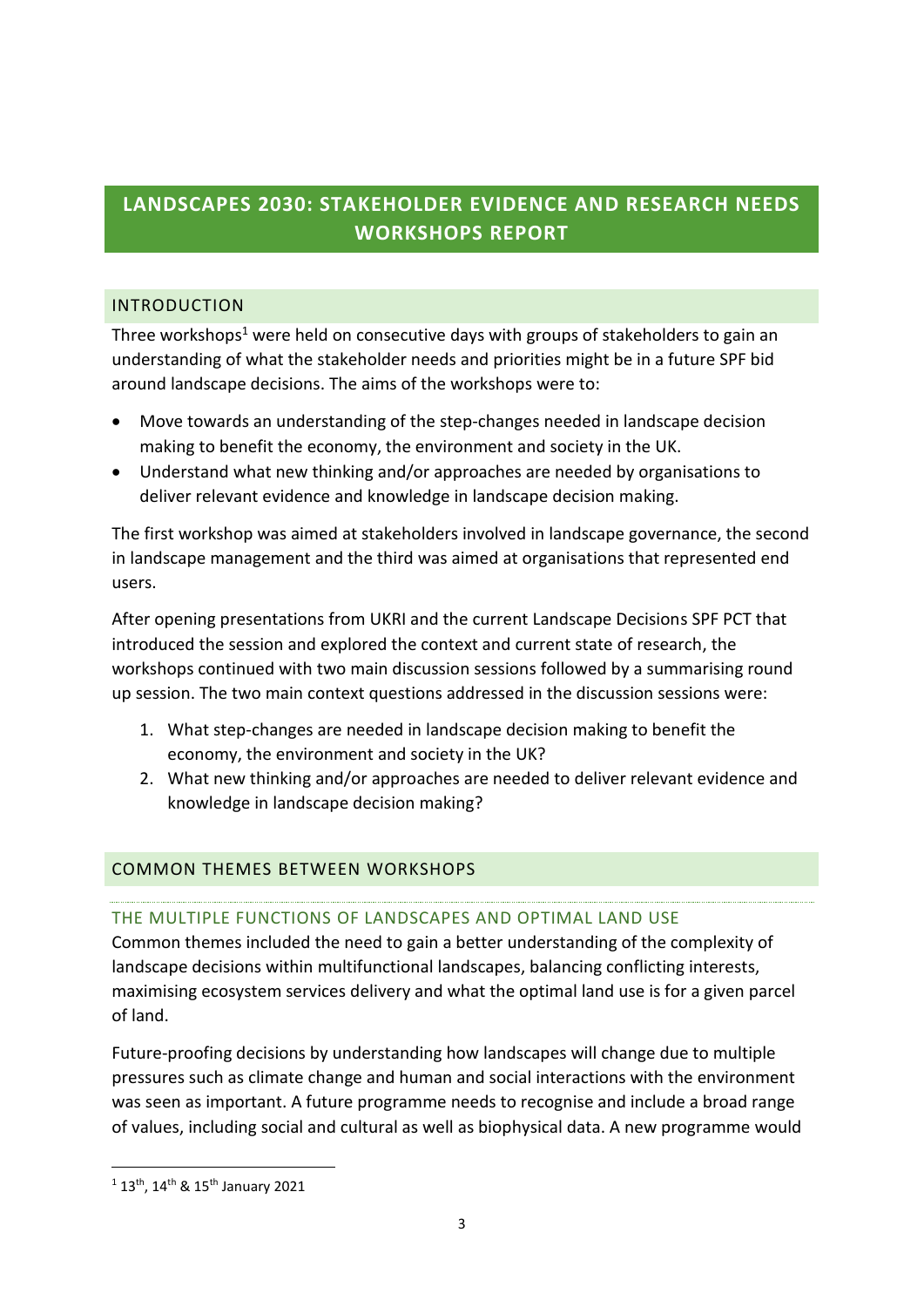need to provide adequate support to understand and integrate different issues and scales, and model the trade-offs between ecosystem services under different land use options.

#### MODELLING

There was a call for better stakeholder access to tools and models to understand trade-offs and synergies. A suite of integrated coordinated model chains or a multiscale modelling framework is high on the priority list. Joined-up modelling needs to work across scales, across sectors, and provide estimates of uncertainty to build confidence in decisions.

Understanding needs to be developed on what models are currently available (and able to give quick wins), and which models are the most appropriate to use including inter-model comparisons and standardisation of outputs. The latter also raises the issue of 'common currency' that would allow a direct weighting of different aspects of landscape decisions.

Outcomes need to enhance the usability of models and tools for end users, and improve the quality and applicability of outputs, e.g. visualisations of scenario predictions.

#### LANDSCAPE MONITORING AND EVIDENCE

There is a need for better monitoring. Combined with the modelling, a joined up, coordinated approach to monitoring across the UK is required to ensure robust input information for modellingis collected, to validate model outputs and to help with future model developments.

Stakeholders need integrated landscape assessments and standardised approaches to holistic landscape data that include more than just the national indicators, e.g. qualitative measures as well. There is a disjoint between scales of monitoring and scales of policy intervention, as well as a discrepancy between monitoring across regions.

Monitoring the success of interventions is also required (as opposed to just recording the implementation of interventions), including determining the longer term effects, recording what has been done in the past and what impacts are expected in the future. Much research evidence is dependent on long-term monitoring data. Long-term monitoring programmes, therefore, need to be explicitly linked into the new programme.

Long timescales are needed to assess the outcomes of landscape decisions. Stakeholders require evidence, from research or monitoring initiatives, and a review of how we fund, better coordinate and integrate both is required.

#### INTEGRATION

The need for integration between researchers and stakeholders was probably the overriding message from the workshops. Co-designing of tools and approaches, the interactive design of calls, ongoing science-policy collaboration and better bridging with the stakeholders and user groups are required.

The breaking down of silos between policy areas and research areas and true interdisciplinarity across sectors are needed. Good communication is a critical part of this -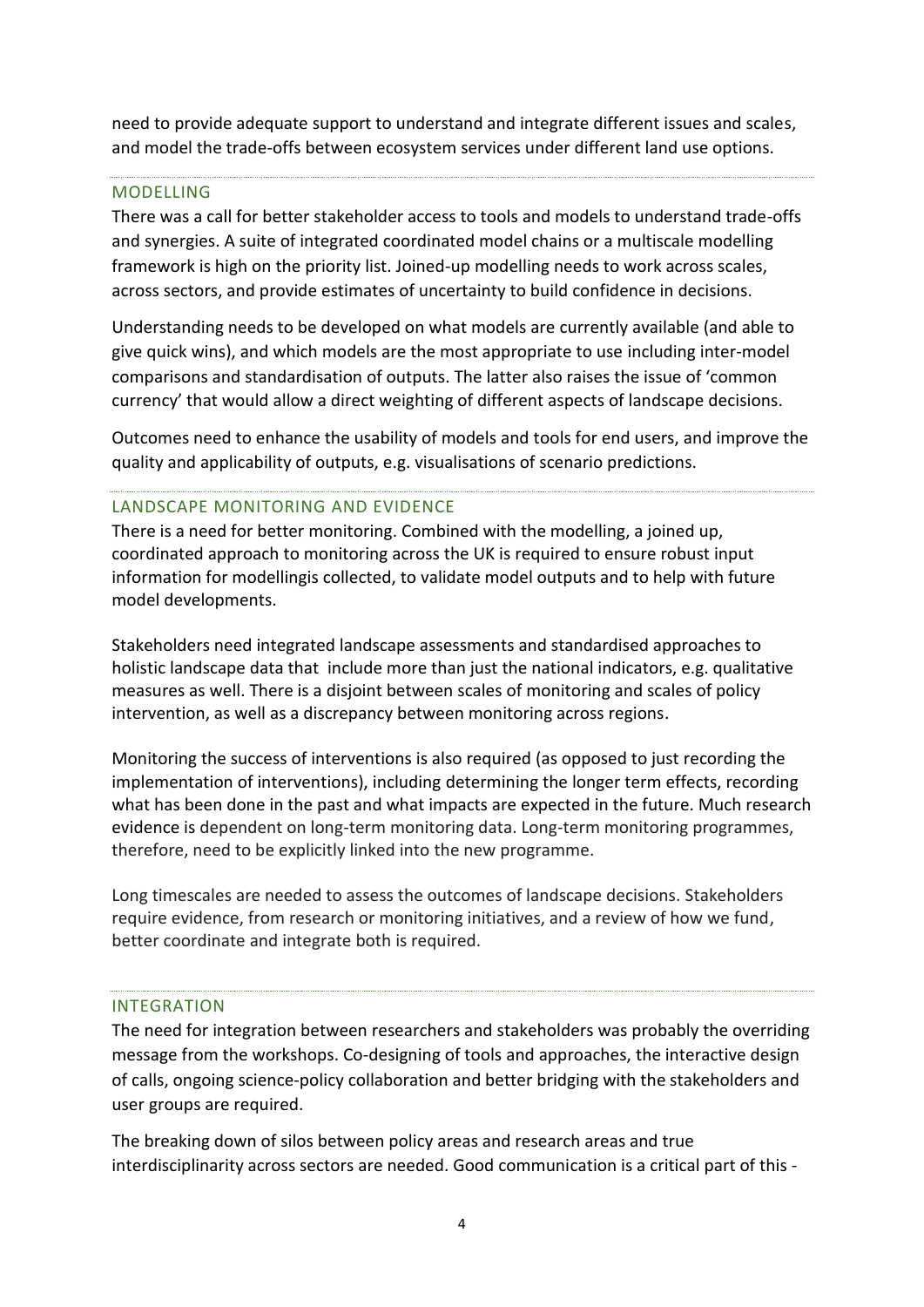particularly two-way knowledge transfer between stakeholders, policy developers and the researchers. A lot of work is already underway in the stakeholder organisations that is underrepresented or unknown in the research community.

There is a need for increased training of people with broader skills who can mediate between research, policy, and practice. Integration across scales is also important, between high level strategic decisions and individual landowners and users, and balancing national and local priorities.

#### LAND OWNERSHIP AND MANAGEMENT

Who makes decisions for land? The answer (in rural areas) is mainly landowners and land managers. The role of people in the decision making process is underdeveloped, and the values they place on different possible outcomes needs to be better understood to be able to successfully incentivise them to make landscape decisions which have wider benefits.

#### TIMESCALES

There is a disconnect between timescales of impact and timescales within which decisions need to be made. We need action in the next few years (e.g. to achieve targets such as net zero). Timing is critical as we are at a pivotal moment for landscape decisions. Decisions to achieve short term targets might not support long term aims.

#### DYNAMIC

As our priorities have shifted, we need to recognise and communicate that a lot of 'suboptimal' landscape decisions have been made in the past, with unforeseen consequences. Any future decisions may have time-limited benefit unless regular review, updates and modifications are implemented.

We need to shift to a co-production decision making framework with stakeholders that all recognise and understand that decisions will eventually need to be reviewed and likely modified.

We need to make data collection and modelling responsive to the pressing needs to monitor the impacts of people's actions. There is a great deal of interest in the outcomes of decisions but we are not yet able to have the knowledge/understanding of those. The future SPF programme needs to be made flexible enough to allow for the funding of responsive dynamic research.

#### <span id="page-4-0"></span>INTERESTING DIFFERENCES

Although there were many similarities between the groups it is worth noting the differences in the focus of the discussions, with the different types of stakeholders. Some themes were mentioned by all, but had more prominence by one group, others were unique to one group. The role of the organisations represented really influenced the discussion. This highlights the importance of how stakeholders are defined, which stakeholders the